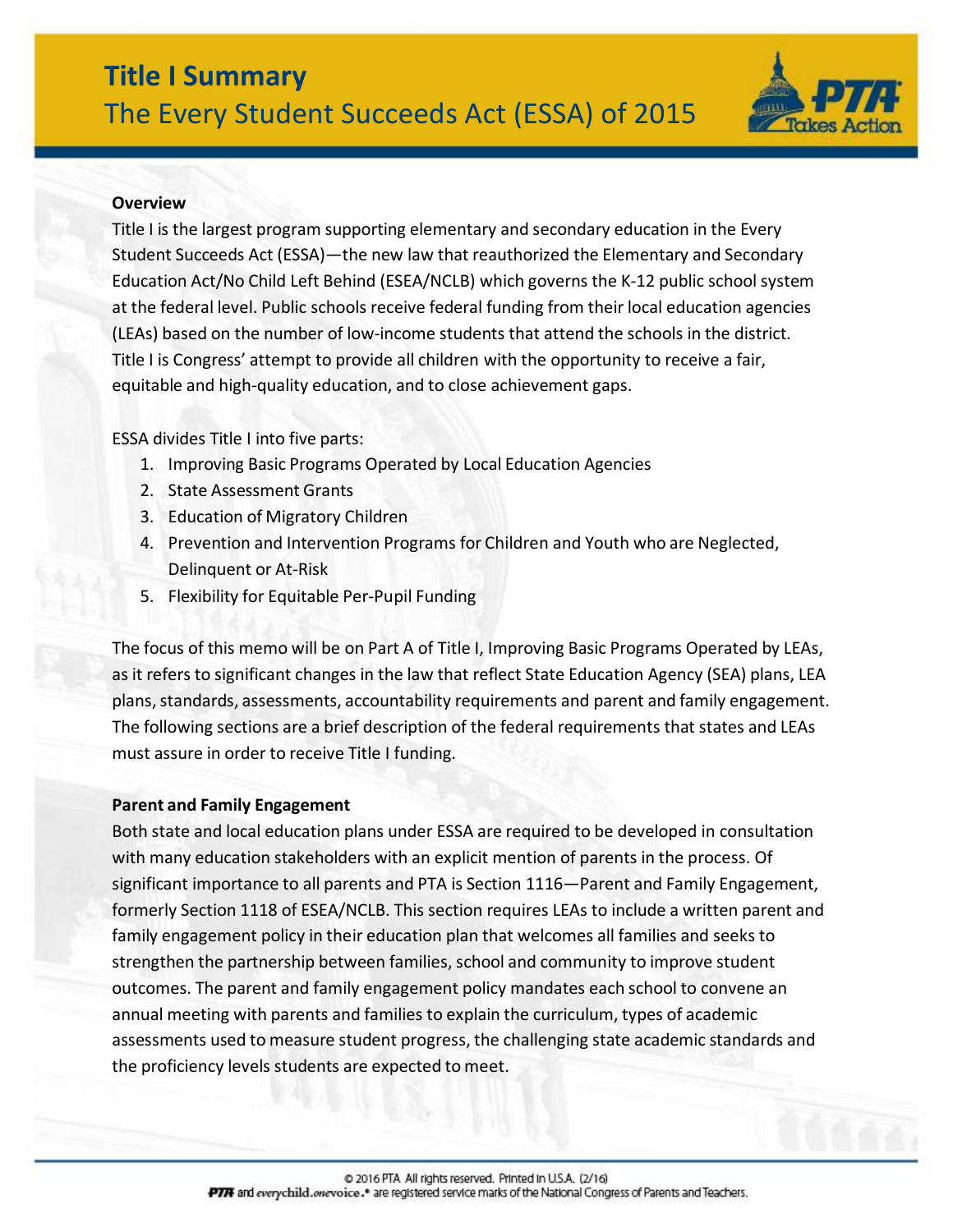

Section 1116 also requires the reservation of at least 1% of an LEA's Title I-A funds—and includes language stating that nothing prohibits an LEA from spending more than 1%—for parent and family engagement activities to be used to support at least one of the following activities:

- Professional development for LEA and school personnel regarding parent and family engagement strategies
- Programs that reach parents and family members at home, in the community, and at school, such as home visiting
- Disseminating information on best practices forfamily engagement
- Collaborating and providing subgrants to schools to enable collaboration amongst community-based organizations with a record of success in improving parent and family engagement in schools
- Other activities that LEAs determine to be consistent with their parent and family engagement policy

# **State Plans**

SEAs must submit their state education plans to the U.S. Secretary of Education for approval and once the plan is approved it remains in effect as long as the SEA adheres to the requirements of the law. Under ESSA, secretarial authority over state education plans has diminished in which the Secretary must submit reasoning to a SEA for disapproving their education plan and offer technical assistance to improve the plan. ESSA is also more explicit about the limitations on the Secretary's ability to provide regulatory guidance and prohibits the Secretary from influencing, incentivizing or coercing states to adopt a certain set of standards, assessments and accountability systems.

# **Challenging State Academic Standards**

ESSA requires that each state provide assurance in their state plan that they have adopted challenging academic content standards that are aligned with academic achievement standards (collectively referred to as challenging state academic standards). Each state must have challenging state academic standards in mathematics, reading/language arts, science and any other subject determined by the state. The academic achievement standards must also have at least three levels of achievement—determined by the state—and align the challenging state academic standards with entrance requirements for coursework in the state public higher education system and relevant state career and technical education standards.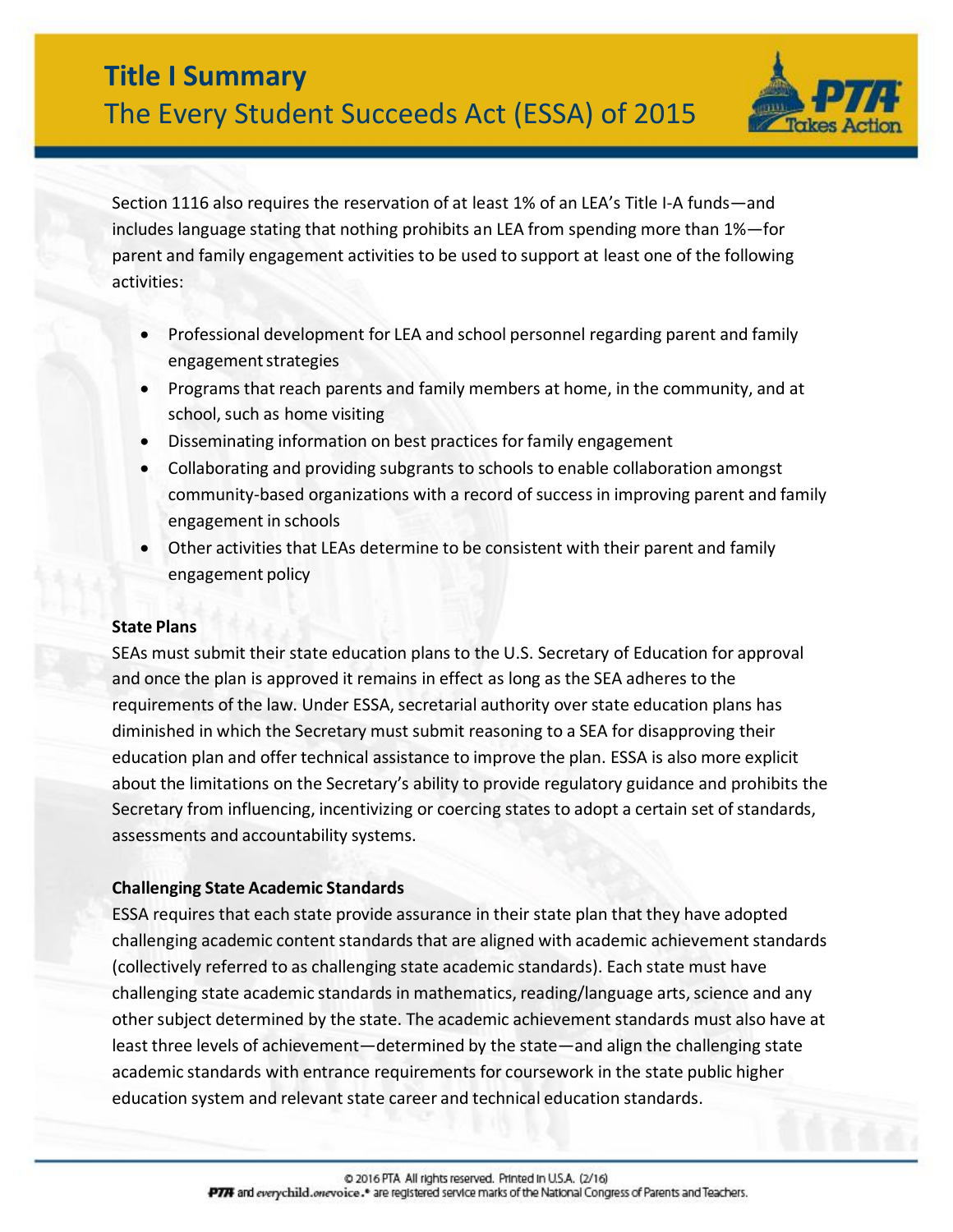

#### *Alternate Academic Achievement Standards*

States may adopt alternate academic achievement standards for students with the most significant cognitive disabilities as long as the standards:

- Are aligned with the state's challenging state academic content standards
- Promote access to the general education curriculum
- Are explained in each students' individualized education program (IEP)
- Ensure students are ready for postsecondary education or employment after they graduate from high school

### *English Language Proficiency*

Each state plan under ESSA should ensure that states have adopted English language proficiency standards for speaking, listening, reading and writing that are aligned with challenging state academic standards.

#### **Academic Assessments**

The requirement of annual academic assessmentsin ESSA remained the same from ESEA/NCLB in which each state shall administer an assessment each year in mathematics and reading/ language arts in grades 3-8 and once in grades 9-12. The state must also administer a science assessment once in grades 3-5, 6-9 and 10-12. However, ESSA allows states to decide if the assessment is administered through a single summative assessment or through multiple interim assessments during the course of the year that result in a summative score. States may also set a limit on the total amount of time schools devote to administering assessments each year.

All assessment results must be disaggregated within each state, LEA and school by:

- Each major racial and ethnic group
- Economically disadvantaged students
- Children with disabilities
- English proficiency status
- Gender
- Migrant status

*Alternate Assessments Aligned with Alternate Academic Achievement Standards* ESSA allows states to provide alternate assessments that are aligned with challenging state academic standards and alternate academic achievement standards for students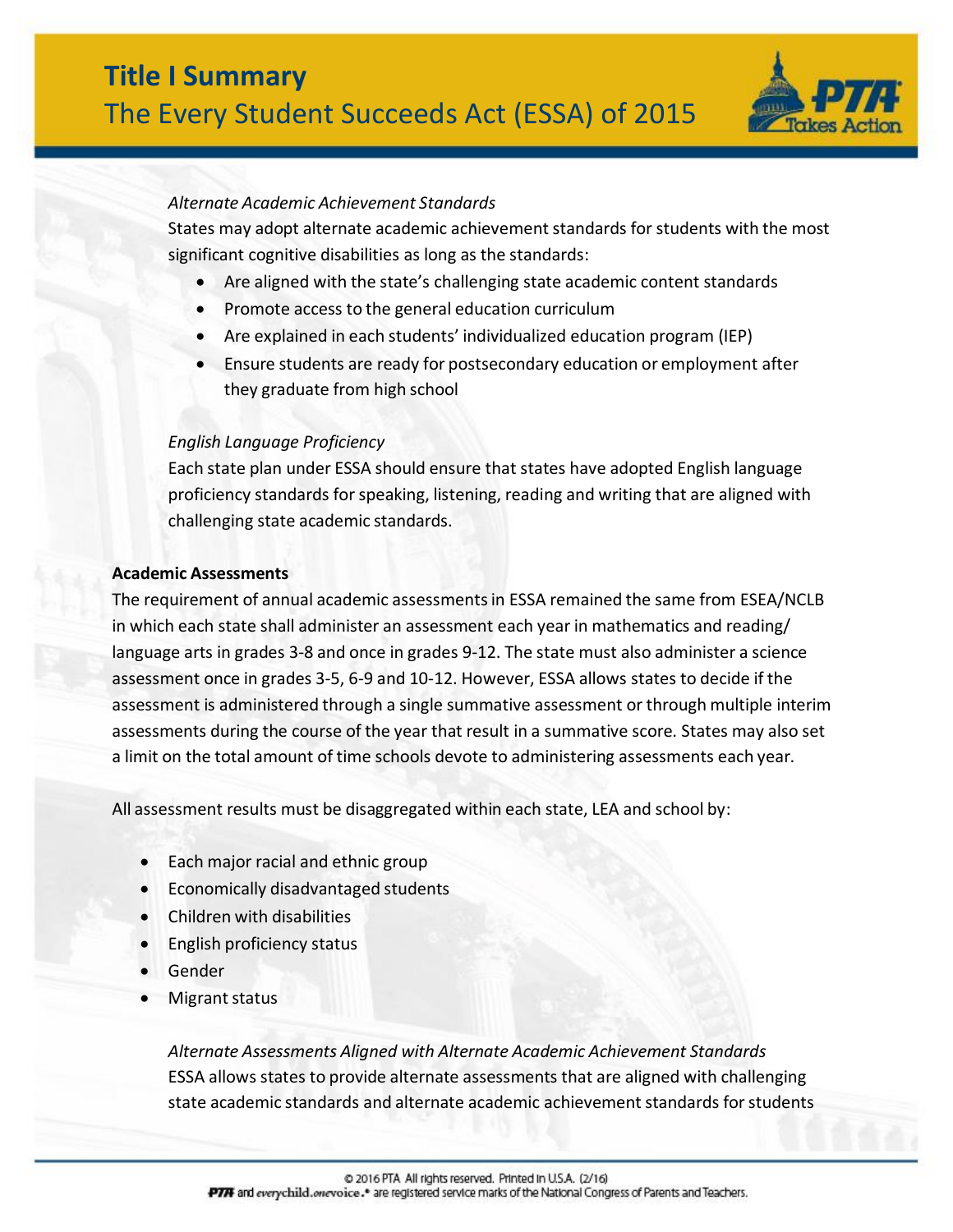

with the most significant cognitive disabilities as long as the number of students assessed using the alternate assessments in a subject does not exceed 1% of the total number of all students in the state who are assessed in that subject. The 1% cap is a state cap and does not apply to students taking alternate assessments at the local level. ESSA also requires the state to clearly inform parents—during the development of their child's IEP—that taking an alternate assessment may impact a student's ability to obtain the needed state requirements to receive a regular diploma at the end of high school.

### *Assessments of English Language Proficiency*

Each state shall provide an annual assessment of English proficiency for all English learners in the school that are aligned with a state's English language proficiency standards.

### *Locally-Selected Assessment*

With the state's approval, LEAs are allowed to administer a nationally-recognized high school academic assessment instead of the state-designed academic assessment. For a SEA to approve a locally-selected assessment the assessment must:

- Be aligned with the state's academic content standards
- Provide valid and reliable data on academic achievement that is comparable to the state-designed assessment
- Require the same accommodations, technical criteria and rules for administering the assessment as the state-developed assessment
- Provide unbiased and consistent differentiation between schools for statewide accountability measures

### **StatewideAccountability**

ESSA eliminated annual measurable objectives (AMOs) and adequate yearly progress (AYP) that were required in ESEA/NCLB accountability systems. Under ESSA, states establish statedesigned long-term goals and indicators for measuring the academic achievement of all students and each subgroup separately (economically disadvantaged students, students from major racial and ethnic groups, children with disabilities, and English learners).

Under ESSA, states are to create long-term student achievement goals that include interim progresstoward meeting: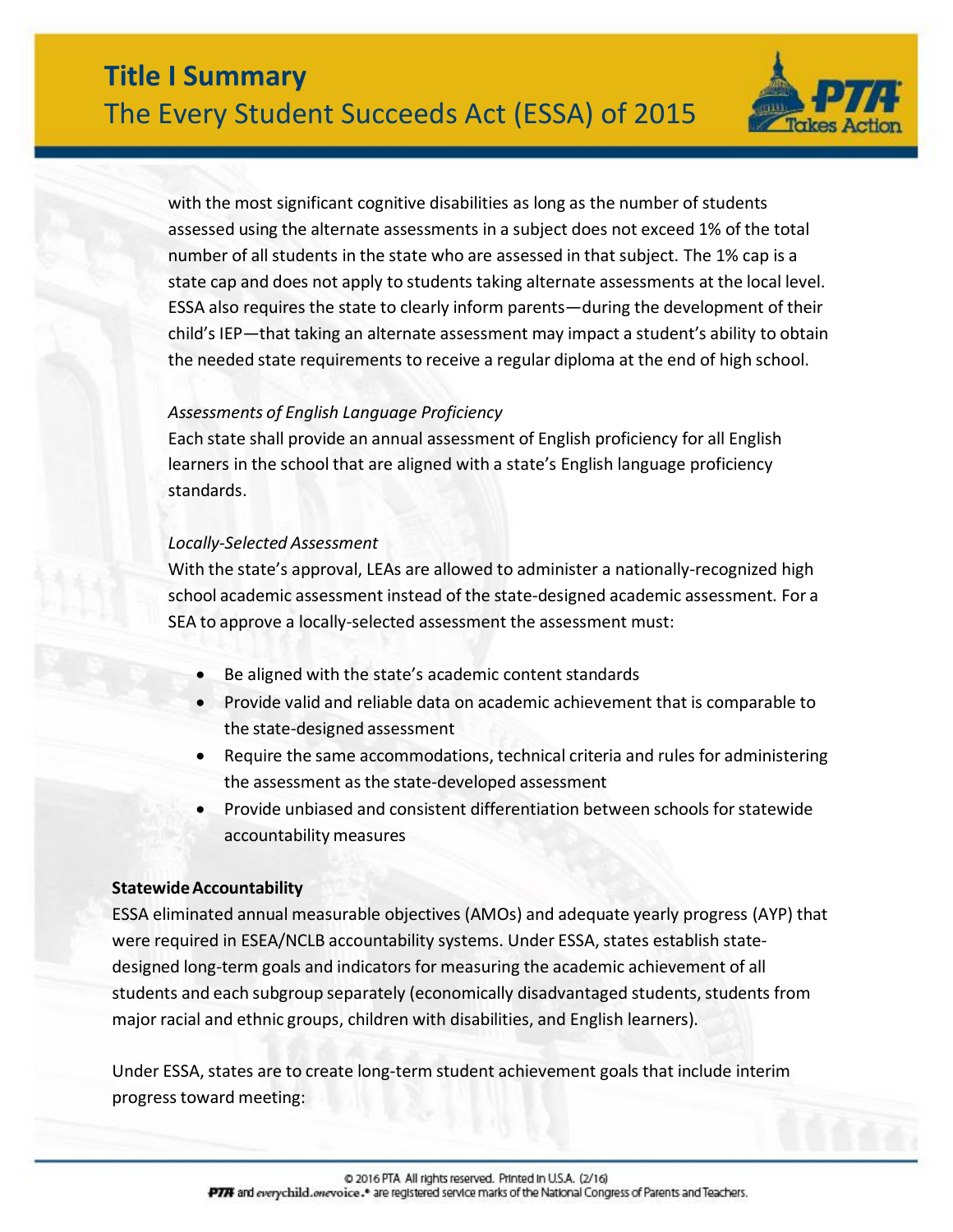

- Academic achievement measured by proficiency in annual assessments in mathematics and reading/language arts
- Four-year adjusted cohort graduation rates for high school students (and extended-year adjusted cohort graduation rates at the state's discretion)
- Increases in the percentage of English learners making progress and achieving English language proficiency as defined by the state

### *Indicators*

ESSA requires states to annually measure allstudents and each subgroup on the following indicators:

- 1. Academic achievement measured by proficiency on annual assessments in mathematics and reading/language arts (high schools may also use student growth based on annual assessments at the state's discretion)
- 2. Elementary and middle schools are to measure student growth or another valid and reliable statewide academic indicator
- 3. Four-year adjusted cohort graduation rates for high schools (and extended-year adjusted cohort graduation rates at the state's discretion)
- 4. English language proficiency
- 5. One indicator ofschool quality or student success that allows for meaningful differentiation of school performance that is used statewide and is valid, reliable, and comparable.

# *Meaningful Differentiation of School Performance*

In order to identify how well public schools are performing states will create their own annual system of meaningful differentiation for all students and for each subgroup of students based on applying "substantial weight" to indicators 1-4 (academic achievement, student growth, four-year adjusted cohort graduation rates and English language proficiency) than indicator 5 (school quality or student success). States must annually measure the achievement of not less than 95% of all students and not less than 95% of all students in each subgroup that attend public schools in the state. Starting in school year 2017-2018, states must identify one statewide category of schools—at least once every three years—for comprehensive support and improvement based on the outcomes of the state-based system for meaningful differentiation of students and subgroups of students in each school.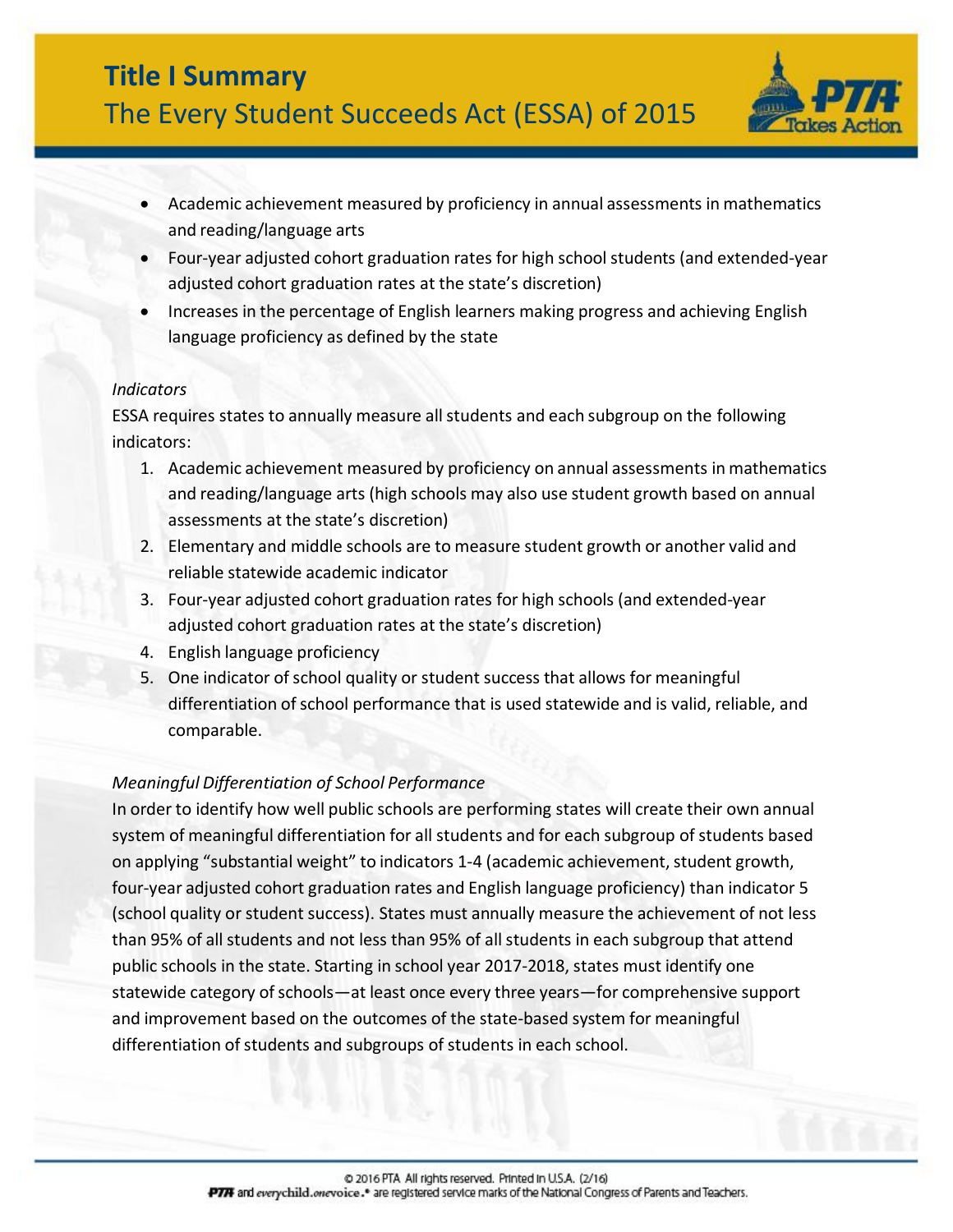

### *Comprehensive Support and Improvement*

States must use their system for meaningful differentiation of school performance to identify schools in need of comprehensive support and improvement. Comprehensive support and improvement plans must be implemented in schools that states calculate to be:

- The lowest-performing 5% of schools in the state
- Public high schools in the state that fail to graduate at least 67% of their students
- Schools with a subgroup of students performing at the lowest 5% of all Title I receiving schools that do not improve in a state–set period of time.

LEAs identified as needing comprehensive support and improvement must locally develop a plan to improve outcomes for students that includes evidence-based interventions and identifies resource inequalities. Schools implementing comprehensive supports and improvement plans have a state-determined number of years (not to exceed four years) to meet state-set criteria for improvements or they will have to implement more rigorous statedetermined interventions. All students in a school that fall under that category are provided the opportunity to transfer to another public school.

### *Targeted Interventions*

Schools with a consistently underperforming subgroup of students must implement targeted interventions that are evidence-based and locally determined for a LEA determined number of years. States must identify these schools every year. A Title I school with a subgroup of students performing at the lowest-performing 5%—as measured by the state system for meaningful differentiation of school performance—must implement additional targeted supports and identify resource inequalities in its improvement plan. Schools in this category must meet stateset exit criteria within a state-set time period or the school will be identified for comprehensive support and intervention.

### **School Improvement**

ESSA did not retain the school improvement grant program (SIG) from ESEA/NCLB; however, ESSA requires states to reserve up to 7% of their Title I-A funds to provide grants to LEAs to serve schools implementing comprehensive support and improvement activities or targeted supports and improvement activities. States are allowed to reserve the full 7% of their Title I-A funding forschool improvement activities in Fiscal Year (FY) 2016 and FY 2017, but beginning in FY 2018 the full percentage states can reserve (7%) forschool improvement activities is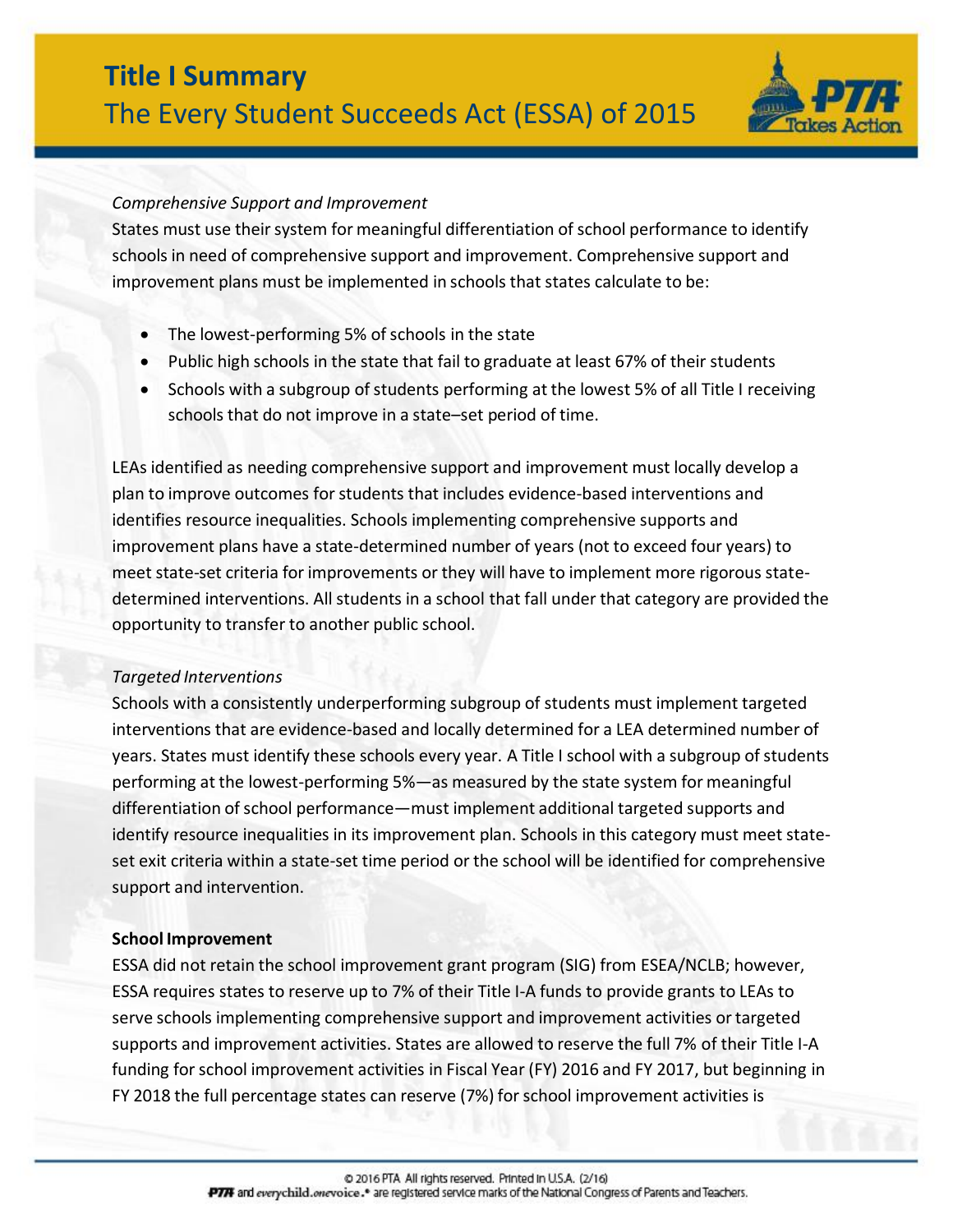

dependent on LEAs receiving the same amount of Title I funding that they did the year before. Each LEA subgrant for school improvement activities shall be awarded for no more than four years.

States may also reserve up to 3% of their Title I-A funds for direct student services. The direct services would allow students in low-performing schools to participate in academic coursework that would not otherwise be available to students at that school (i.e. career and technical education, postsecondary level instruction and examinations, components of personalized learning and academic acceleration courses that lead to a regular high school diploma, among others).

### **Local Education Plans**

ESSA eliminated the highly qualified teacher (HQT) provision but kept the parents right-to-know provision which allows parents to request the qualifications of their child's classroom teacher and be notified if their student is being taught by a teacher that does not meet the state certification or licensure at the grade level and subject they are teaching. LEAs are also responsible for making information on each assessment required by the federal government and other assessments required by the state to be publicly available to parents and families.

# **Report Cards**

# *State Report Cards*

States are required to publicly disseminate a state report card annually that is concise, widely accessible and developed in consultation with parents. Each state report card must include:

- A clear and concise description of the state's accountability system (i.e., state defined long-term goals, indicators and the state's system for meaningful differentiating for all public schools, among others)
- Academic achievement levels for all students, each subgroup of students and students that are homeless, in foster care and have a parent who is a member of the armed forces
- Information on the number and percentage of English Learners achieving English language proficiency
- Information on the performance indicator forstudent growth and four-year adjusted cohort graduation rates for all students, each subgroup of students, homeless students and students in foster care